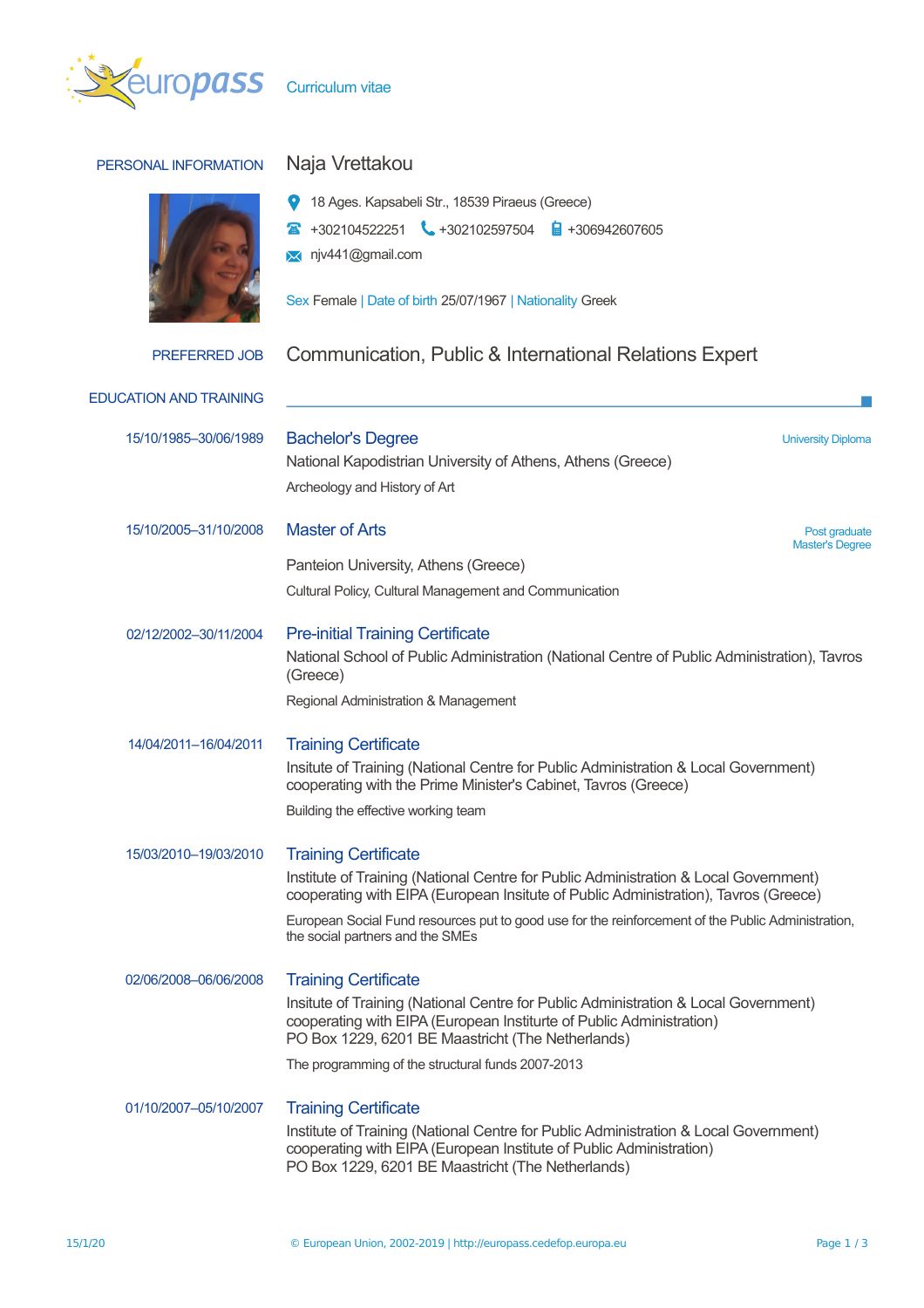

| 14/01/2014-16/01/2014  | Reducing Administrative Burden through the Informal Preventive<br>Approach at a local level<br>PBLQ, The Hague (Netherlands)                                                                              |  |  |  |  |  |
|------------------------|-----------------------------------------------------------------------------------------------------------------------------------------------------------------------------------------------------------|--|--|--|--|--|
| <b>WORK EXPERIENCE</b> |                                                                                                                                                                                                           |  |  |  |  |  |
| 27/09/2019-Present     | <b>Communication Advisor</b><br>Secretary General for Greeks Abroad / Ministry of Foreign Affairs, Athtens (Greece)                                                                                       |  |  |  |  |  |
| 01/10/2010-26/09/2019  | Head of Communication, International & Public Relations Independent Dpt<br>referring directly to the President                                                                                            |  |  |  |  |  |
|                        | National Centre for Public Administration & Local Government (EKDDA), Tavros (Greece)<br>www.ekdd.gr                                                                                                      |  |  |  |  |  |
|                        | Planning & Coordination of the International & Public Relations. Preparation of MoUs and Contracts<br>with foreign & domestic counterparts and PA agencies/Ministries. Promotion of activities to the MM. |  |  |  |  |  |
|                        | <b>Business or sector Public Administration</b>                                                                                                                                                           |  |  |  |  |  |
| 10/09/2007-01/10/2010  | Head of the Co-Financed Programmes Dpt./Directorate of Planning and<br><b>Development</b>                                                                                                                 |  |  |  |  |  |
|                        | National Centre of Public Administration & Local Government, Tavros (Greece)                                                                                                                              |  |  |  |  |  |
|                        | Preparation, Coordination & Management of the Technical Reports/Semestrial/Menstrual Reports that<br>correspond to our entity's Operational Programme                                                     |  |  |  |  |  |
|                        | <b>Business or sector Public Administration</b>                                                                                                                                                           |  |  |  |  |  |
| 06/06/2006-30/09/2007  | Head of the Administrative Support Dpt./Institute of Training                                                                                                                                             |  |  |  |  |  |
|                        | National Centre for Public Administration and Local Government, Tavros (Greece)                                                                                                                           |  |  |  |  |  |
|                        | Coordination and Control of all the administrative procedures concerning PA executives' training all<br>over Greece                                                                                       |  |  |  |  |  |
|                        | <b>Business or sector Public Administration</b>                                                                                                                                                           |  |  |  |  |  |
| 02/12/2004-05/06/2006  | <b>Training Organiser</b><br>National Centre for Public Administration & Local Government, Tavros (Greece)                                                                                                |  |  |  |  |  |
|                        | Preparation, coordination and closure of all administrative details concerning PA executives' trainings<br>in the field of Cultural Management all over Greece                                            |  |  |  |  |  |
|                        | <b>Business or sector Public Administration</b>                                                                                                                                                           |  |  |  |  |  |
| 02/12/2002-02/11/2004  | <b>Student/Probationary Civil Servant</b>                                                                                                                                                                 |  |  |  |  |  |
|                        | National School of Public Administration/National Centre of Public Administration & Local<br>Government, Tavros (Greece)                                                                                  |  |  |  |  |  |
|                        | Paid Student/Trainee in the Field of Regional Administration                                                                                                                                              |  |  |  |  |  |
|                        | <b>Business or sector Public Administration</b>                                                                                                                                                           |  |  |  |  |  |
| <b>PERSONAL SKILLS</b> |                                                                                                                                                                                                           |  |  |  |  |  |
| Mother tongue(s)       | Greek                                                                                                                                                                                                     |  |  |  |  |  |